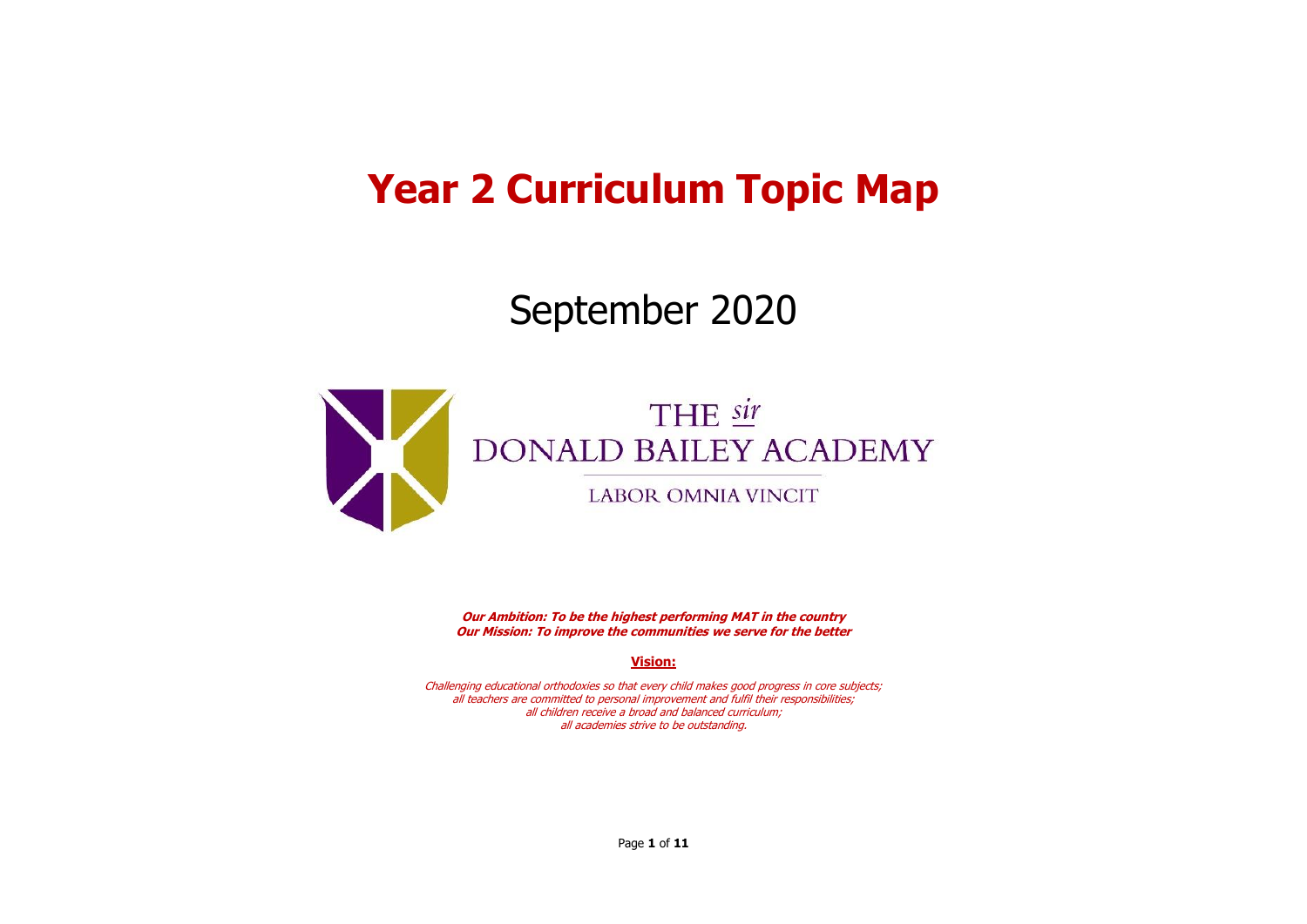| Week 5                           | Week 6                                                                                          | Week 7 |
|----------------------------------|-------------------------------------------------------------------------------------------------|--------|
| thy.                             |                                                                                                 |        |
|                                  | for all regardless of background, and culture.<br>ale and explore the important things they had |        |
|                                  | improvements in nursing and health against                                                      |        |
| activities;<br>ng and defending. | and catching, as well as developing balance,                                                    |        |
| <sup>a</sup> activities.         | and catching, as well as developing balance,                                                    |        |
|                                  |                                                                                                 |        |
|                                  |                                                                                                 |        |
|                                  |                                                                                                 |        |
|                                  |                                                                                                 |        |
|                                  |                                                                                                 |        |
| o stay healthy                   |                                                                                                 |        |
|                                  |                                                                                                 |        |
| ٦t                               |                                                                                                 |        |
| healthy                          |                                                                                                 |        |
|                                  |                                                                                                 |        |
|                                  |                                                                                                 |        |
|                                  |                                                                                                 |        |
|                                  |                                                                                                 |        |
|                                  |                                                                                                 |        |
|                                  |                                                                                                 |        |
|                                  |                                                                                                 |        |
|                                  |                                                                                                 |        |



|                                                    |                                        |                                                                                                                                                                                       |                                                                                                                                                                                                                               | <b>Autumn 1</b> |        |                                                                                                                                                                                                                                                                                                                       |        | <b>Autumn 2</b>                |                                                                                                                                                                                                                                                                                                                                     |        |                 |                                                                                                                                                                                                                                                                                                                                                         |        |        |  |  |
|----------------------------------------------------|----------------------------------------|---------------------------------------------------------------------------------------------------------------------------------------------------------------------------------------|-------------------------------------------------------------------------------------------------------------------------------------------------------------------------------------------------------------------------------|-----------------|--------|-----------------------------------------------------------------------------------------------------------------------------------------------------------------------------------------------------------------------------------------------------------------------------------------------------------------------|--------|--------------------------------|-------------------------------------------------------------------------------------------------------------------------------------------------------------------------------------------------------------------------------------------------------------------------------------------------------------------------------------|--------|-----------------|---------------------------------------------------------------------------------------------------------------------------------------------------------------------------------------------------------------------------------------------------------------------------------------------------------------------------------------------------------|--------|--------|--|--|
|                                                    | Week 1                                 | Week 2                                                                                                                                                                                | Week 3                                                                                                                                                                                                                        | Week 4          | Week 5 | Week 6                                                                                                                                                                                                                                                                                                                | Week 7 | Week 1                         | Week 2                                                                                                                                                                                                                                                                                                                              | Week 3 | Week 4          | Week 5                                                                                                                                                                                                                                                                                                                                                  | Week 6 | Week 7 |  |  |
| <b>Curriculum</b><br>Drivers/<br><b>Enrichment</b> | $\bullet$ .                            | environment and link to aerial photos.                                                                                                                                                | • Science – make explicit links to how all humans need the same things to grow and thrive.                                                                                                                                    |                 |        | Visit a local supermarket to explore where produce is from and to purchase fruit as a stimulus for art work<br>(use fruit from Jamaica to link into Geography Unit. Use the walk to identify human features of the<br>• Cultural Diversity (similarities and differences for children living in Newark and Kingston). |        | the expectations of the time.  | Sports coach or nutritionist to visit school to talk about keeping healthy.<br>Aspiration: how did they qualify. What do they do in their job?<br>in common (drive, vision, personality, work ethic, compassion).                                                                                                                   |        |                 | Cultural Diversity: Florence Nightingale and Mary Seacole: caring for all regardless of background, and culture.<br>Mary Seacole: how was her life different to that of Florence Nightingale and explore the important things they had<br>Aspiration: the achievements of Florence Nightingale in leading on improvements in nursing and health against |        |        |  |  |
| PE                                                 | <b>Locomotor skills</b>                |                                                                                                                                                                                       |                                                                                                                                                                                                                               |                 |        |                                                                                                                                                                                                                                                                                                                       |        | <b>Attacking and defending</b> |                                                                                                                                                                                                                                                                                                                                     |        |                 |                                                                                                                                                                                                                                                                                                                                                         |        |        |  |  |
|                                                    |                                        |                                                                                                                                                                                       | agility and co-ordination, and begin to apply these in a range of activities;<br>Participate in team games, developing simple tactics for attacking and defending.                                                            |                 |        | Master basic movements including running, jumping, throwing and catching, as well as developing balance,                                                                                                                                                                                                              |        |                                | agility and co-ordination, and begin to apply these in a range of activities;                                                                                                                                                                                                                                                       |        |                 | Master basic movements including running, jumping, throwing and catching, as well as developing balance,<br>Participate in team games, developing simple tactics for attacking and defending.                                                                                                                                                           |        |        |  |  |
|                                                    | <b>ABC</b>                             |                                                                                                                                                                                       |                                                                                                                                                                                                                               |                 |        |                                                                                                                                                                                                                                                                                                                       |        | <b>Throwing and catching</b>   |                                                                                                                                                                                                                                                                                                                                     |        |                 |                                                                                                                                                                                                                                                                                                                                                         |        |        |  |  |
|                                                    |                                        |                                                                                                                                                                                       | balance, agility and co-ordination, and begin to apply these in a range of activities;<br>Participate in team games, developing simple tactics for attacking and defending;<br>Perform dances using simple movement patterns. |                 |        | Master basic movements including running, jumping, throwing and catching, as well as developing                                                                                                                                                                                                                       |        |                                | agility and co-ordination, and begin to apply these in a range of activities.                                                                                                                                                                                                                                                       |        |                 | Master basic movements including running, jumping, throwing and catching, as well as developing balance,                                                                                                                                                                                                                                                |        |        |  |  |
| <b>Science</b>                                     | <b>The Needs of Animals and Humans</b> |                                                                                                                                                                                       |                                                                                                                                                                                                                               |                 |        |                                                                                                                                                                                                                                                                                                                       |        | <b>Keeping Healthy</b>         |                                                                                                                                                                                                                                                                                                                                     |        |                 |                                                                                                                                                                                                                                                                                                                                                         |        |        |  |  |
|                                                    | <b>Learning Journey</b>                |                                                                                                                                                                                       |                                                                                                                                                                                                                               |                 |        |                                                                                                                                                                                                                                                                                                                       |        | <b>Learning Journey</b>        |                                                                                                                                                                                                                                                                                                                                     |        |                 |                                                                                                                                                                                                                                                                                                                                                         |        |        |  |  |
|                                                    | 2.<br>4.<br>6.                         | Know that caterpillars grow from eggs<br>Label parts of a caterpillar<br>Make observations of chrysalis<br>Sequence the life-cycle of a bird<br>Describe the lifecycle of a butterfly | Know that all animals have offspring and name common examples<br>Observe the emergence of the butterfly                                                                                                                       |                 |        |                                                                                                                                                                                                                                                                                                                       |        | 2.                             | Design a healthy meal<br>Know that good hygiene is important to stay well<br>4. Carry out a test to show why handwashing is important<br>Use results from test to show why handwashing is important<br>Investigate the effects of activity on the human body<br>Describe the effects of exercise and good nutrition to stay healthy |        |                 | Know that humans need to eat a range of different foods to stay healthy                                                                                                                                                                                                                                                                                 |        |        |  |  |
|                                                    |                                        |                                                                                                                                                                                       |                                                                                                                                                                                                                               | <b>Autumn 1</b> |        |                                                                                                                                                                                                                                                                                                                       |        |                                |                                                                                                                                                                                                                                                                                                                                     |        | <b>Autumn 2</b> |                                                                                                                                                                                                                                                                                                                                                         |        |        |  |  |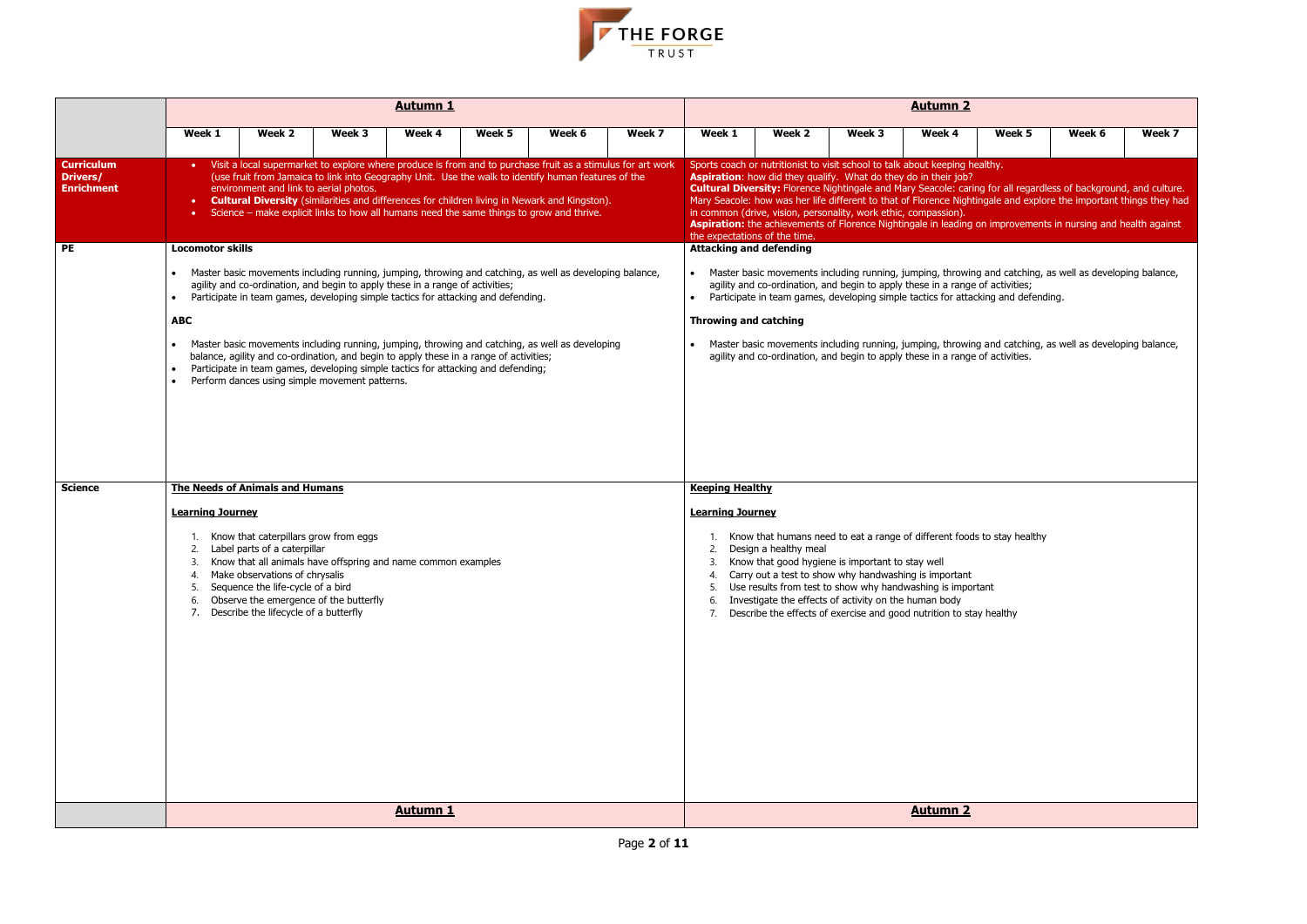

|                | Week 1                  | Week 2 | Week 3                                                                                         | Week 4 | Week 5 | Week 6                                    | Week 7                                                                                                                                                        | Week 1 | Week 2 | Week 3 | Week 4 | Week 5                  | Week 6                                                                 | Week 7 |
|----------------|-------------------------|--------|------------------------------------------------------------------------------------------------|--------|--------|-------------------------------------------|---------------------------------------------------------------------------------------------------------------------------------------------------------------|--------|--------|--------|--------|-------------------------|------------------------------------------------------------------------|--------|
| <b>History</b> |                         |        |                                                                                                |        |        | <b>Florence Nightingale/ Mary Seacole</b> |                                                                                                                                                               |        |        |        |        |                         |                                                                        |        |
|                |                         |        |                                                                                                |        |        | <b>Learning Journey</b>                   |                                                                                                                                                               |        |        |        |        |                         |                                                                        |        |
|                |                         |        |                                                                                                |        |        |                                           | 1. Sequence the main events in the life of Florence Nightingale<br>2. Compare the uniforms of nurses worn at the time of Florence Nightingale with those worn |        |        |        |        |                         |                                                                        |        |
|                |                         |        |                                                                                                |        |        | today                                     | 3. Write a letter explaining why Florence Nightingale should be allowed to go to the Crimea                                                                   |        |        |        |        |                         |                                                                        |        |
|                |                         |        |                                                                                                |        |        | as a nurse                                | 4. Compare the hospital at Scutari before Florence Nightingale arrived with what is was like                                                                  |        |        |        |        |                         |                                                                        |        |
|                |                         |        |                                                                                                |        |        | afterwards                                | 5. Describe some of the ways Florence Nightingale helped improve nursing and hospitals                                                                        |        |        |        |        |                         |                                                                        |        |
|                |                         |        |                                                                                                |        |        |                                           | 6. Describe important events from Mary Seacole's life                                                                                                         |        |        |        |        |                         |                                                                        |        |
|                |                         |        |                                                                                                |        |        |                                           |                                                                                                                                                               |        |        |        |        |                         |                                                                        |        |
|                |                         |        |                                                                                                |        |        |                                           |                                                                                                                                                               |        |        |        |        |                         |                                                                        |        |
|                |                         |        |                                                                                                |        |        |                                           |                                                                                                                                                               |        |        |        |        |                         |                                                                        |        |
|                |                         |        |                                                                                                |        |        |                                           |                                                                                                                                                               |        |        |        |        |                         |                                                                        |        |
| <b>RE</b>      |                         |        | <b>Comparing Kingston (Jamaica) with the Local Area</b>                                        |        |        |                                           |                                                                                                                                                               |        |        |        |        |                         | Leaders: What makes some people                                        |        |
|                | <b>Learning Journey</b> |        |                                                                                                |        |        |                                           |                                                                                                                                                               |        |        |        |        | inspiring to others?    | <b>Christian and Jewish leaders</b>                                    |        |
|                |                         |        | 1. Find Jamaica on an atlas and describe where it is                                           |        |        |                                           |                                                                                                                                                               |        |        |        |        |                         |                                                                        |        |
|                | Geography)              |        | 2. Describe some of the physical features of Jamaica (Physical                                 |        |        |                                           |                                                                                                                                                               |        |        |        |        | <b>Learning Journey</b> |                                                                        |        |
|                |                         |        | 3. Describe some similarities and differences between life in                                  |        |        |                                           |                                                                                                                                                               |        |        |        |        | <b>Jesus</b>            | 1. Give reasons why people followed                                    |        |
|                |                         |        | 4. Describe different features of life in Jamaica<br>5. Compare the school location to Jamaica |        |        |                                           |                                                                                                                                                               |        |        |        |        |                         | 2. Explain who Moses was and what<br>makes him an important leader for |        |
|                |                         |        |                                                                                                |        |        |                                           |                                                                                                                                                               |        |        |        |        |                         | Jewish people<br>3. Describe the qualities of a good leader            |        |
|                |                         |        |                                                                                                |        |        |                                           |                                                                                                                                                               |        |        |        |        |                         |                                                                        |        |
|                |                         |        |                                                                                                |        |        |                                           |                                                                                                                                                               |        |        |        |        |                         |                                                                        |        |
|                |                         |        |                                                                                                |        |        |                                           |                                                                                                                                                               |        |        |        |        |                         |                                                                        |        |
|                |                         |        |                                                                                                |        |        |                                           |                                                                                                                                                               |        |        |        |        |                         |                                                                        |        |
| Geography      |                         |        |                                                                                                |        |        |                                           |                                                                                                                                                               |        |        |        |        |                         |                                                                        |        |
|                |                         |        |                                                                                                |        |        |                                           |                                                                                                                                                               |        |        |        |        |                         |                                                                        |        |
|                |                         |        |                                                                                                |        |        |                                           |                                                                                                                                                               |        |        |        |        |                         |                                                                        |        |
|                |                         |        |                                                                                                |        |        |                                           |                                                                                                                                                               |        |        |        |        |                         |                                                                        |        |
|                |                         |        |                                                                                                |        |        |                                           |                                                                                                                                                               |        |        |        |        |                         |                                                                        |        |
|                |                         |        |                                                                                                |        |        |                                           |                                                                                                                                                               |        |        |        |        |                         |                                                                        |        |
|                |                         |        |                                                                                                |        |        |                                           |                                                                                                                                                               |        |        |        |        |                         |                                                                        |        |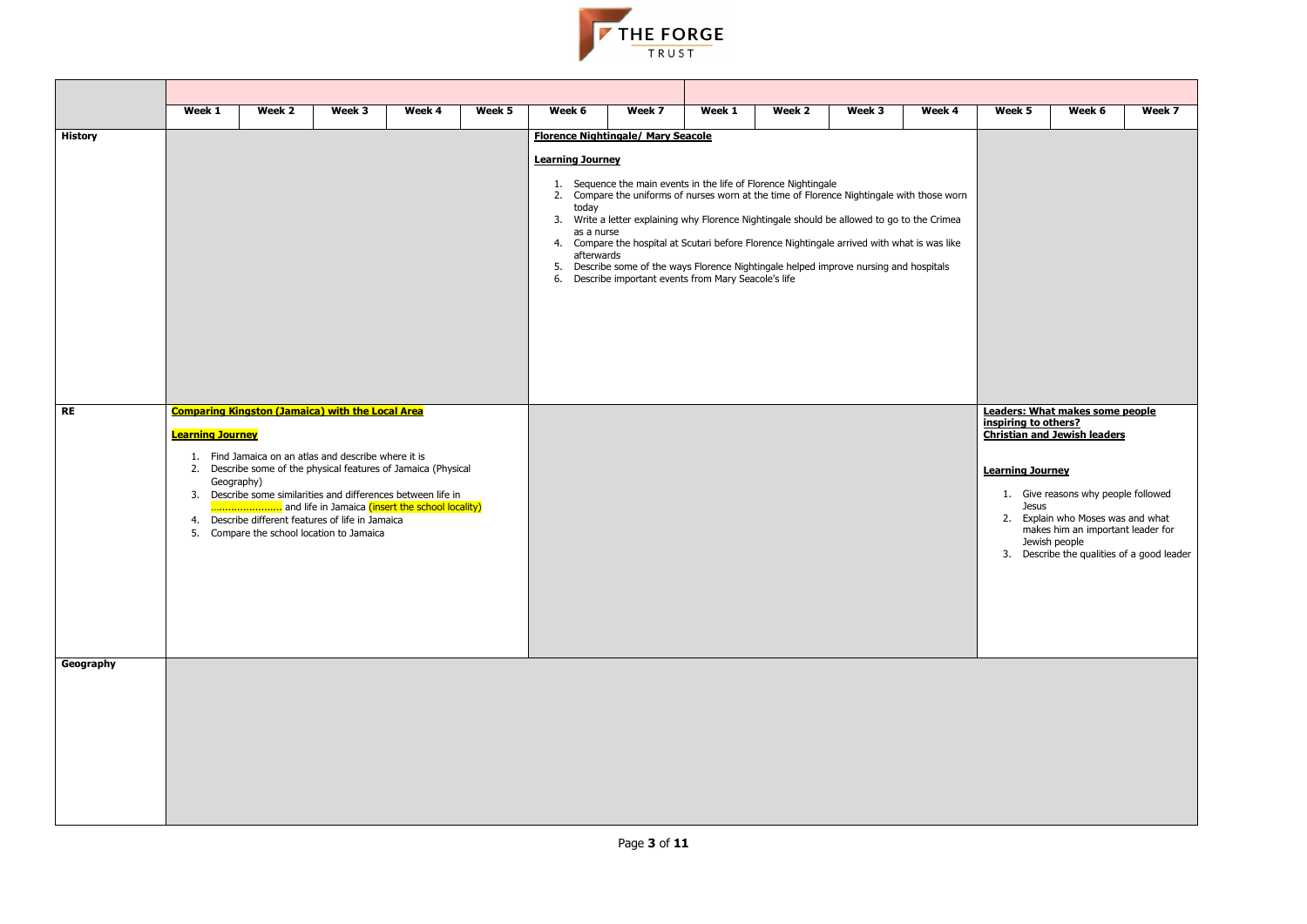

|                  |                                                                                                          |                                                                                                                                                                                                                                                                                 |                                                                                                                                                                                                                                            | <b>Autumn 1</b>                          |                                   |                                                                                                                                                                                                                           |        | <b>Autumn 2</b>                                                 |                                          |                                                                                                                                                                                                                                                                                            |        |                                                                                                  |                                                                                                                                                                                                                                                                                                                                                                                                                                                                                              |        |  |
|------------------|----------------------------------------------------------------------------------------------------------|---------------------------------------------------------------------------------------------------------------------------------------------------------------------------------------------------------------------------------------------------------------------------------|--------------------------------------------------------------------------------------------------------------------------------------------------------------------------------------------------------------------------------------------|------------------------------------------|-----------------------------------|---------------------------------------------------------------------------------------------------------------------------------------------------------------------------------------------------------------------------|--------|-----------------------------------------------------------------|------------------------------------------|--------------------------------------------------------------------------------------------------------------------------------------------------------------------------------------------------------------------------------------------------------------------------------------------|--------|--------------------------------------------------------------------------------------------------|----------------------------------------------------------------------------------------------------------------------------------------------------------------------------------------------------------------------------------------------------------------------------------------------------------------------------------------------------------------------------------------------------------------------------------------------------------------------------------------------|--------|--|
|                  | Week 1                                                                                                   | Week 2                                                                                                                                                                                                                                                                          | Week 3                                                                                                                                                                                                                                     | Week 4                                   | Week 5                            | Week 6                                                                                                                                                                                                                    | Week 7 | Week 1                                                          | Week 2                                   | Week 3                                                                                                                                                                                                                                                                                     | Week 4 | Week 5                                                                                           | Week 6                                                                                                                                                                                                                                                                                                                                                                                                                                                                                       | Week 7 |  |
| <b>Computing</b> |                                                                                                          |                                                                                                                                                                                                                                                                                 |                                                                                                                                                                                                                                            | 2.1 Coding<br>instructions;<br>programs. | Create and debug simple programs; | Understand what algorithms are; how they are<br>implemented as programs on digital devices; and that<br>programs execute by following precise and unambiguous<br>Use logical reasoning to predict the behaviour of simple |        | 2.2 Online Safety<br>$\bullet$<br>2.3 Spreadsheets<br>$\bullet$ | manipulate and retrieve digital content. | Use technology safely and respectfully, keeping personal<br>information private; identify where to go for help and<br>support when they have concerns about content or contact<br>on the internet or other online technologies.<br>Use technology purposefully to create, organise, store, |        |                                                                                                  |                                                                                                                                                                                                                                                                                                                                                                                                                                                                                              |        |  |
| <b>Music</b>     | <b>Travel</b><br>Musical Focus: Performance<br>park" music.<br>rnymes;<br>musically;<br>music;<br>music. | The children learn a Tanzanian game song and<br>accompany a travelling song using voices and<br>instruments. They listen to an orchestral piece<br>and improvise their own descriptive "theme<br>by singing songs and speaking chants and<br>Play tuned and untuned instruments | Use their voices expressively and creatively<br>Listen with concentration and understanding<br>to a range of high-quality live and recorded<br>Experiment with, create, select and combine<br>sounds using the inter-related dimensions of |                                          |                                   |                                                                                                                                                                                                                           |        |                                                                 |                                          |                                                                                                                                                                                                                                                                                            |        | <b>Our Bodies</b><br>Musical Focus: Beat<br>percussion and instruments.<br>rhymes;<br>musically; | The children develop a sense of steady beat<br>through using their own bodies. They respo<br>to music and play rhythm patterns on body<br>• Use their voices expressively and creativ<br>by singing songs and speaking chants ar<br>• Play tuned and untuned instruments<br>• Listen with concentration and<br>understanding to a range of high-quality<br>live and recorded music;<br>Experiment with, create, select and<br>combine sounds using the inter-related<br>dimensions of music. |        |  |

| Week 5               | Week 6                                                                                                                                                                  | Week 7 |
|----------------------|-------------------------------------------------------------------------------------------------------------------------------------------------------------------------|--------|
|                      |                                                                                                                                                                         |        |
|                      |                                                                                                                                                                         |        |
|                      |                                                                                                                                                                         |        |
|                      |                                                                                                                                                                         |        |
|                      |                                                                                                                                                                         |        |
|                      |                                                                                                                                                                         |        |
|                      |                                                                                                                                                                         |        |
|                      |                                                                                                                                                                         |        |
|                      |                                                                                                                                                                         |        |
|                      |                                                                                                                                                                         |        |
|                      |                                                                                                                                                                         |        |
|                      |                                                                                                                                                                         |        |
| <b>Our Bodies</b>    |                                                                                                                                                                         |        |
| Musical Focus: Beat  |                                                                                                                                                                         |        |
|                      | The children develop a sense of steady beat<br>through using their own bodies. They respond<br>to music and play rhythm patterns on body<br>percussion and instruments. |        |
|                      | Use their voices expressively and creatively                                                                                                                            |        |
| rhymes;              | by singing songs and speaking chants and                                                                                                                                |        |
| musically;           | Play tuned and untuned instruments                                                                                                                                      |        |
|                      | Listen with concentration and<br>understanding to a range of high-quality                                                                                               |        |
|                      | live and recorded music;<br>Experiment with, create, select and                                                                                                         |        |
| dimensions of music. | combine sounds using the inter-related                                                                                                                                  |        |
|                      |                                                                                                                                                                         |        |
|                      |                                                                                                                                                                         |        |
|                      |                                                                                                                                                                         |        |
|                      |                                                                                                                                                                         |        |
|                      |                                                                                                                                                                         |        |
|                      |                                                                                                                                                                         |        |
|                      |                                                                                                                                                                         |        |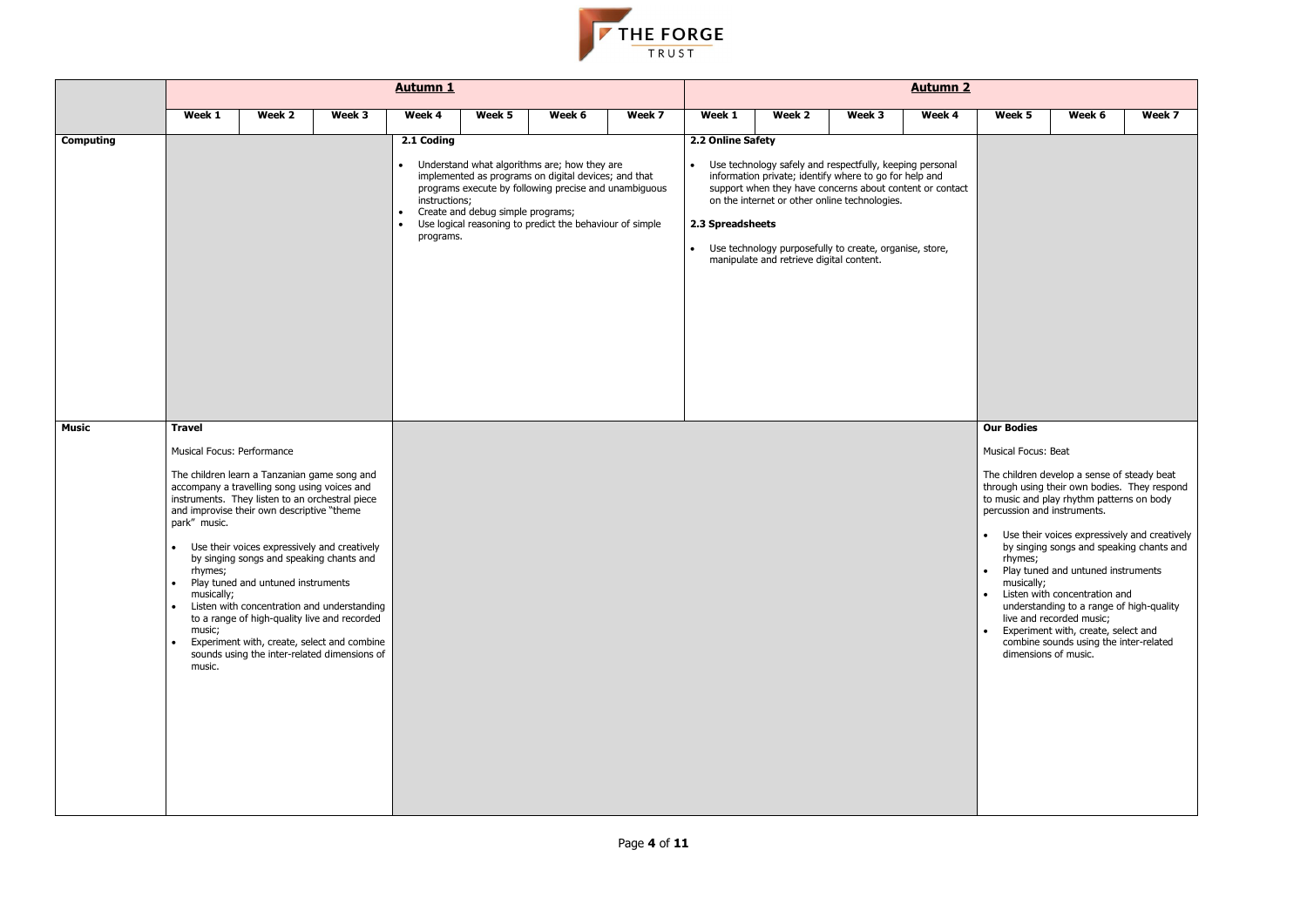

|           |                                                                         |        |        | <u>Autumn 1</u>                                                                                                                                      |                                                                                                                                                                                                                                                                                                                                                                  |                                                                                                                                                                                                                                                                                                                                                                                                                                                                                                                                                               |        | <b>Autumn 2</b> |                                                                                                                                                                                                                                                                                                                                                                                                                                                                                                                                                                                                                                                                                                                                                                                                                                                          |        |        |                         |                                                                                                                                                                                                                                                                                                                                                                                                                                                                                                                                                             |        |  |
|-----------|-------------------------------------------------------------------------|--------|--------|------------------------------------------------------------------------------------------------------------------------------------------------------|------------------------------------------------------------------------------------------------------------------------------------------------------------------------------------------------------------------------------------------------------------------------------------------------------------------------------------------------------------------|---------------------------------------------------------------------------------------------------------------------------------------------------------------------------------------------------------------------------------------------------------------------------------------------------------------------------------------------------------------------------------------------------------------------------------------------------------------------------------------------------------------------------------------------------------------|--------|-----------------|----------------------------------------------------------------------------------------------------------------------------------------------------------------------------------------------------------------------------------------------------------------------------------------------------------------------------------------------------------------------------------------------------------------------------------------------------------------------------------------------------------------------------------------------------------------------------------------------------------------------------------------------------------------------------------------------------------------------------------------------------------------------------------------------------------------------------------------------------------|--------|--------|-------------------------|-------------------------------------------------------------------------------------------------------------------------------------------------------------------------------------------------------------------------------------------------------------------------------------------------------------------------------------------------------------------------------------------------------------------------------------------------------------------------------------------------------------------------------------------------------------|--------|--|
|           | Week 1                                                                  | Week 2 | Week 3 | Week 4                                                                                                                                               | Week 5                                                                                                                                                                                                                                                                                                                                                           | Week 6                                                                                                                                                                                                                                                                                                                                                                                                                                                                                                                                                        | Week 7 | Week 1          | Week 2                                                                                                                                                                                                                                                                                                                                                                                                                                                                                                                                                                                                                                                                                                                                                                                                                                                   | Week 3 | Week 4 | Week 5                  | Week 6                                                                                                                                                                                                                                                                                                                                                                                                                                                                                                                                                      | Week 7 |  |
| <b>DT</b> |                                                                         |        |        |                                                                                                                                                      |                                                                                                                                                                                                                                                                                                                                                                  |                                                                                                                                                                                                                                                                                                                                                                                                                                                                                                                                                               |        |                 | Design purposeful, functional, appealing products for<br>themselves and other users based on design criteria;<br>Generate, develop, model and communicate their ideas<br>through talking, drawing, templates, mock-ups and, where<br>appropriate, information and communication technology<br>Select from and use a range of tools and equipment to<br>perform practical tasks [for example, cutting, shaping,<br>joining and finishing];<br>Select from and use a wide range of materials and<br>components, including construction materials, textiles and<br>ingredients, according to their characteristics;<br>Explore and evaluate a range of existing products;<br>Evaluate their ideas and products against design criteria.<br>Use the basic principles of a healthy and varied diet to<br>prepare dishes;<br>Understand where food comes from. |        |        |                         |                                                                                                                                                                                                                                                                                                                                                                                                                                                                                                                                                             |        |  |
| Art       | <u>Aims:</u><br>of their art forms.<br><b>Subject content</b><br>space; |        |        | Produce creative work, exploring their ideas and recording their experiences;<br>To use a range of materials creatively to design and make products; | paints, progress to using Paul Cezanne's work as an inspiration to explore techniques.)<br>Become proficient in drawing, painting, sculpture and other art, craft and design techniques;<br>Evaluate and analyse creative works using the language of art, craft and design;<br>between different practices and disciplines, and making links to their own work. | Still Life - Cezanne (begin with observational drawings of fruit, leading to work with pastels and<br>Know about great artists, craft makers and designers, and understand the historical and cultural development<br>To use drawing, painting and sculpture to develop and share their ideas, experiences and imagination;<br>To develop a wide range of art and design techniques in using colour, pattern, texture, line, shape, form and<br>About the work of a range of artists, craft makers and designers, describing the differences and similarities |        |                 |                                                                                                                                                                                                                                                                                                                                                                                                                                                                                                                                                                                                                                                                                                                                                                                                                                                          |        |        | collage)<br>techniques; | Jamaican Art (choose a stylised piece o<br>Jamaican art work as a stimulus for<br>• To develop a wide range of art and desi-<br>techniques in using colour, pattern,<br>texture, line, shape, form and space;<br>To use a range of materials creatively to<br>design and make products;<br>• Produce creative work, exploring their<br>ideas and recording their experiences;<br>Become proficient in drawing, painting,<br>sculpture and other art, craft and design<br>Evaluate and analyse creative works usir<br>the language of art, craft and design. |        |  |

| Week 5      | Week 6                                                                                                                                                                  | Week 7 |
|-------------|-------------------------------------------------------------------------------------------------------------------------------------------------------------------------|--------|
|             |                                                                                                                                                                         |        |
| collage)    | Jamaican Art (choose a stylised piece of<br>Jamaican art work as a stimulus for                                                                                         |        |
|             | To develop a wide range of art and design<br>techniques in using colour, pattern,<br>texture, line, shape, form and space;<br>To use a range of materials creatively to |        |
|             | design and make products;<br>Produce creative work, exploring their                                                                                                     |        |
| techniques; | ideas and recording their experiences;<br>Become proficient in drawing, painting,<br>sculpture and other art, craft and design                                          |        |
|             | Evaluate and analyse creative works using<br>the language of art, craft and design.                                                                                     |        |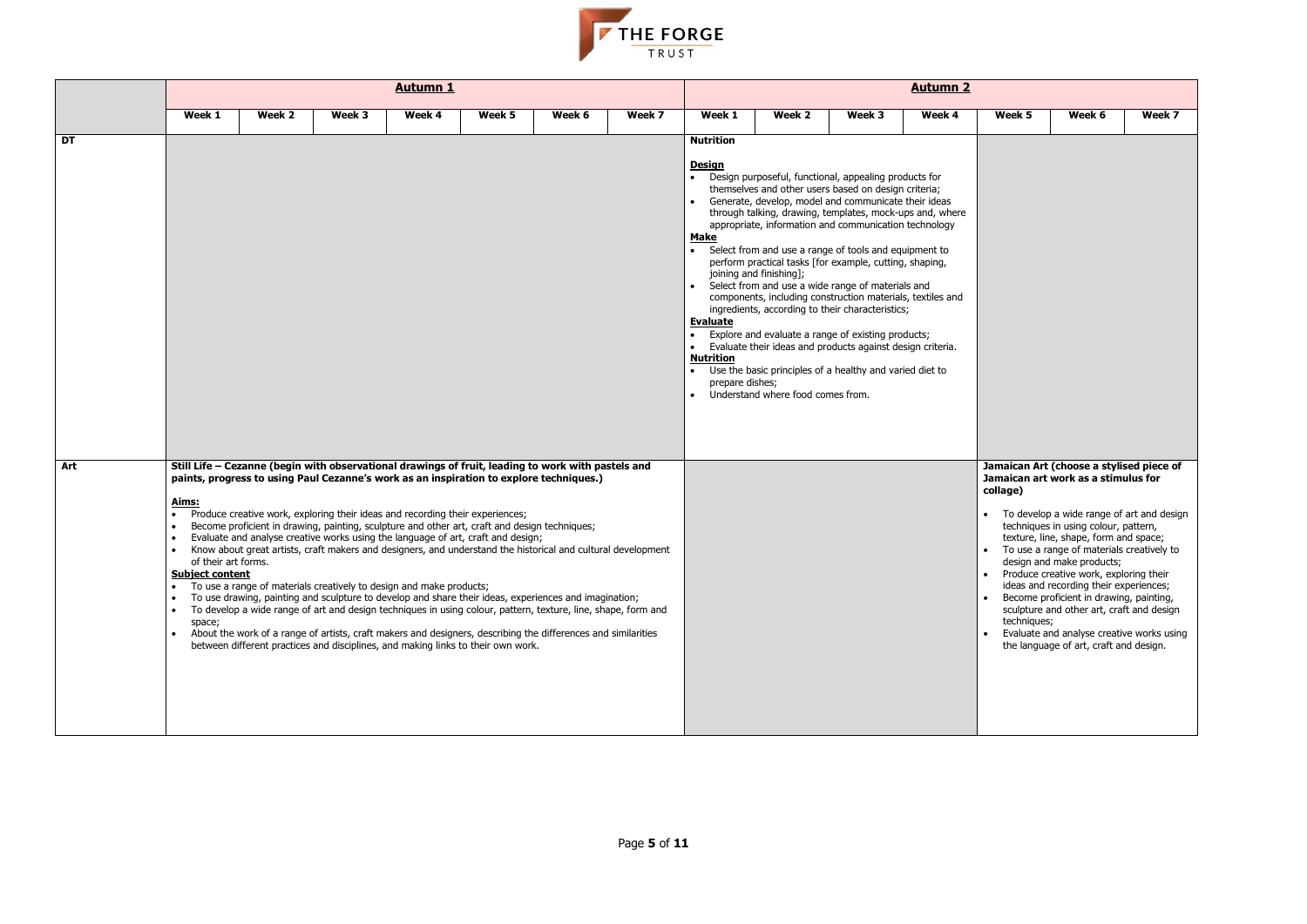| <u>ng 2</u>                              |                                                                                                                |        |  |
|------------------------------------------|----------------------------------------------------------------------------------------------------------------|--------|--|
| Week 4                                   | Week 5                                                                                                         | Week 6 |  |
|                                          | als as a stimulus for learning about habitats)<br>interview about role, what does the person do for their job? |        |  |
| and discussions of belonging).<br>elong? | o we already belong? School? Family? Clubs? Teams? How                                                         |        |  |
| ities;<br>ttacking and defending.        | wing and catching, as well as developing balance, agility and                                                  |        |  |
| ities;<br>ttacking and defending.        | wing and catching, as well as developing balance, agility and                                                  |        |  |
|                                          |                                                                                                                |        |  |
| nicro-habitat                            |                                                                                                                |        |  |
|                                          |                                                                                                                |        |  |



|                                                 |                                                               |                                                                                                                                                                  |                                                                                                                                                                                                                                                                                                                                                                                                                                                                     | <b>Spring 1</b> |        |        | <b>Spring 2</b>                                                                                                                                                                                                                                                                                                                                                                                                                                                                                                                                                                                              |                                              |                                                                                                                                                                                                                                                                                                                                                                                                                                   |        |                                                                                                                                                                                                                                                                                                                                                                |        |  |  |  |  |
|-------------------------------------------------|---------------------------------------------------------------|------------------------------------------------------------------------------------------------------------------------------------------------------------------|---------------------------------------------------------------------------------------------------------------------------------------------------------------------------------------------------------------------------------------------------------------------------------------------------------------------------------------------------------------------------------------------------------------------------------------------------------------------|-----------------|--------|--------|--------------------------------------------------------------------------------------------------------------------------------------------------------------------------------------------------------------------------------------------------------------------------------------------------------------------------------------------------------------------------------------------------------------------------------------------------------------------------------------------------------------------------------------------------------------------------------------------------------------|----------------------------------------------|-----------------------------------------------------------------------------------------------------------------------------------------------------------------------------------------------------------------------------------------------------------------------------------------------------------------------------------------------------------------------------------------------------------------------------------|--------|----------------------------------------------------------------------------------------------------------------------------------------------------------------------------------------------------------------------------------------------------------------------------------------------------------------------------------------------------------------|--------|--|--|--|--|
|                                                 | Week 1                                                        | Week 2                                                                                                                                                           | Week 3                                                                                                                                                                                                                                                                                                                                                                                                                                                              | Week 4          | Week 5 | Week 6 | Week 1                                                                                                                                                                                                                                                                                                                                                                                                                                                                                                                                                                                                       | Week 2                                       | Week 3                                                                                                                                                                                                                                                                                                                                                                                                                            | Week 4 | Week 5                                                                                                                                                                                                                                                                                                                                                         | Week 6 |  |  |  |  |
| <b>Curriculum Drivers/</b><br><b>Enrichment</b> |                                                               | Visit Newark Air Museum (or suitable local option)<br>Link to own experiences when designing and making.<br>Christianity. All humans as part of the same family. | Aspiration: The Wright Brothers and the qualities needed to succeed, perseverance overcoming set-backs and failures.<br>Cultural Diversity: Learning about other cultures (Jewish beliefs and practices linked to creation/ stories in common with                                                                                                                                                                                                                  |                 |        |        |                                                                                                                                                                                                                                                                                                                                                                                                                                                                                                                                                                                                              | how did they learn to care for animals etc.? | Visit to a local place of worship or visitor into school (baptism and discussions of belonging).<br>can we help a new pupil who doesn't speak our language to belong?                                                                                                                                                                                                                                                             |        | Visitor from White Post Farm (introduction to a range of animals as a stimulus for learning about habitats)<br>Aspiration: Visitor to visit classes afterwards and children to interview about role, what does the person do for their job?<br>Cultural Diversity: We all need to belong. In what ways do we already belong? School? Family? Clubs? Teams? How |        |  |  |  |  |
| PE                                              | <b>Dance</b><br>$\bullet$<br><b>Gymnastics</b>                | Perform dances using simple movement patterns.<br>Perform dances using simple movement patterns.                                                                 | Master basic movements including running, jumping, throwing and catching, as well as developing balance, agility and<br>co-ordination, and begin to apply these in a range of activities;<br>Master basic movements including running, jumping, throwing and catching, as well as developing balance, agility and<br>co-ordination, and begin to apply these in a range of activities                                                                               |                 |        |        | <b>Multi-skills</b><br>Master basic movements including running, jumping, throwing and catching, as well as developing balance, agility and<br>co-ordination, and begin to apply these in a range of activities;<br>Participate in team games, developing simple tactics for attacking and defending.<br><b>Team Games</b><br>Master basic movements including running, jumping, throwing and catching, as well as developing balance, agility and<br>co-ordination, and begin to apply these in a range of activities;<br>Participate in team games, developing simple tactics for attacking and defending. |                                              |                                                                                                                                                                                                                                                                                                                                                                                                                                   |        |                                                                                                                                                                                                                                                                                                                                                                |        |  |  |  |  |
| <b>Science</b><br><b>Art</b>                    | <b>Uses of Materials</b><br>3.<br>$\overline{4}$<br>-5.<br>6. | Test the properties of materials                                                                                                                                 | Sort everyday materials according to what they are made from. Can they be changed?<br>Explain why different materials were chosen to make certain objects in the local environment<br>Plan an investigation into which materials can successfully cushion objects<br>Carry out an investigation into which materials can successfully cushion objects<br>Explain which materials were most effective in cushioning the object and to describe their characteristics |                 |        |        | Living things and their habitats<br>Categorise animals in micro-habitat<br>Identify the animals and plants found in a local micro-habitat<br>Gather data on invertebrates in the locality<br>Describe how creatures are adapted to their habitats<br>Lesson 5-Sequence a food chain<br>6. Lesson 6-Describe a food chain<br>Clay animals/ habitats (decide on an animal to focus on and begin with observational drawings, leading to plans and                                                                                                                                                              |                                              |                                                                                                                                                                                                                                                                                                                                                                                                                                   |        |                                                                                                                                                                                                                                                                                                                                                                |        |  |  |  |  |
|                                                 |                                                               |                                                                                                                                                                  |                                                                                                                                                                                                                                                                                                                                                                                                                                                                     |                 |        |        |                                                                                                                                                                                                                                                                                                                                                                                                                                                                                                                                                                                                              |                                              | then begin to experiment and work with clay towards a finished high quality product.<br>Produce creative work, exploring their ideas and recording their experiences;<br>Become proficient in drawing, painting, sculpture and other art, craft and design techniques;<br>Evaluate and analyse creative works using the language of art, craft and design;<br>To use a range of materials creatively to design and make products; |        | To use drawing, painting and sculpture to develop and share their ideas, experiences and imagination;<br>To develop a wide range of art and design techniques in using colour, pattern, texture, line, shape, form and space.                                                                                                                                  |        |  |  |  |  |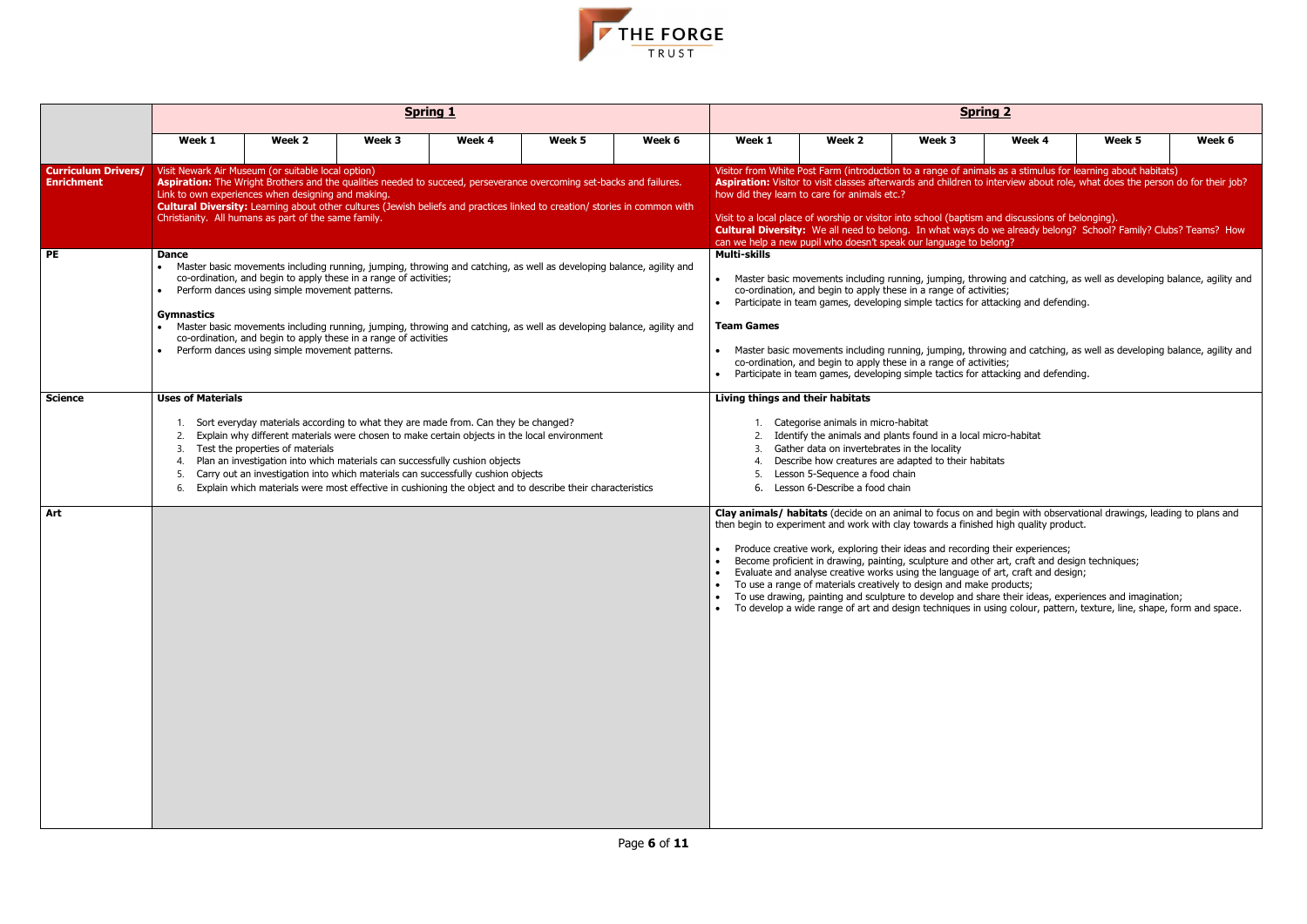

|                          |                                                                                                                                                                                   |                                                                                                                              | <b>Spring 1</b>                                                                                                                                                                                                                                                                                                                                                                                                                                                                                                                                                                                                                                                                                                                                                                                                                                                                                                      |                                                                                                                                                           |                                                                                                                                                                  |        | <b>Spring 2</b> |        |        |        |                                                                                                                                   |                                                                                              |  |  |  |
|--------------------------|-----------------------------------------------------------------------------------------------------------------------------------------------------------------------------------|------------------------------------------------------------------------------------------------------------------------------|----------------------------------------------------------------------------------------------------------------------------------------------------------------------------------------------------------------------------------------------------------------------------------------------------------------------------------------------------------------------------------------------------------------------------------------------------------------------------------------------------------------------------------------------------------------------------------------------------------------------------------------------------------------------------------------------------------------------------------------------------------------------------------------------------------------------------------------------------------------------------------------------------------------------|-----------------------------------------------------------------------------------------------------------------------------------------------------------|------------------------------------------------------------------------------------------------------------------------------------------------------------------|--------|-----------------|--------|--------|--------|-----------------------------------------------------------------------------------------------------------------------------------|----------------------------------------------------------------------------------------------|--|--|--|
|                          | Week 1                                                                                                                                                                            | Week 2                                                                                                                       | Week 3                                                                                                                                                                                                                                                                                                                                                                                                                                                                                                                                                                                                                                                                                                                                                                                                                                                                                                               | Week 4                                                                                                                                                    | Week 5                                                                                                                                                           | Week 6 | Week 1          | Week 2 | Week 3 | Week 4 | Week 5                                                                                                                            | Week 6                                                                                       |  |  |  |
| $\overline{\mathsf{DT}}$ | <b>Flying and gliding</b><br>$\bullet$<br><u>Design</u><br>$\bullet$<br><b>Make</b><br>and finishing];<br>$\bullet$<br><b>Evaluate</b><br>$\bullet$<br><b>Technical knowledge</b> | ingredients, according to their characteristics.<br>Explore and evaluate a range of existing products;                       | Design, make and evaluate a <i>paper plane</i> that will sustain flight/ travel the furthest (challenge: how long);<br>Design, make and evaluate a parachute and protection that will protect an egg when dropped from height.<br>Design purposeful, functional, appealing products for themselves and other users based on design criteria<br>Generate, develop, model and communicate their ideas through talking, drawing, templates, mock-ups and, where<br>appropriate, information and communication technology.<br>Select from and use a range of tools and equipment to perform practical tasks [for example, cutting, shaping, joining<br>Select from and use a wide range of materials and components, including construction materials, textiles and<br>Evaluate their ideas and products against design criteria.<br>Build structures, exploring how they can be made stronger, stiffer and more stable. |                                                                                                                                                           |                                                                                                                                                                  |        |                 |        |        |        |                                                                                                                                   |                                                                                              |  |  |  |
| <b>History</b>           | <b>The First Flight</b><br><b>Learning Journey</b><br><b>Wright Brothers</b><br>important                                                                                         | 1. Sequence important events in the lives of the<br>newest and explain why<br>3. Explain why the first powered flight was so | 2. Place pictures of aeroplanes in order from oldest to                                                                                                                                                                                                                                                                                                                                                                                                                                                                                                                                                                                                                                                                                                                                                                                                                                                              |                                                                                                                                                           |                                                                                                                                                                  |        |                 |        |        |        |                                                                                                                                   |                                                                                              |  |  |  |
| $R_{\text{E}}$           |                                                                                                                                                                                   |                                                                                                                              |                                                                                                                                                                                                                                                                                                                                                                                                                                                                                                                                                                                                                                                                                                                                                                                                                                                                                                                      | Believing: What do Jewish people believe about God,<br>creation, humanity, and the natural world?<br><b>Learning Journey</b><br>what I think<br>Testament | 1. Listen to other people's ideas about God and say<br>2. Recall the creation story from the Torah and Old<br>3. Explain what Shabbat is and why it is important |        |                 |        |        |        | What is it like to belong to the<br><b>Christian religion?</b><br><b>Learning Journey</b><br>1. Describe what belonging<br>belong | means to different people<br>2. Describe how church is a place<br>some people feel that they |  |  |  |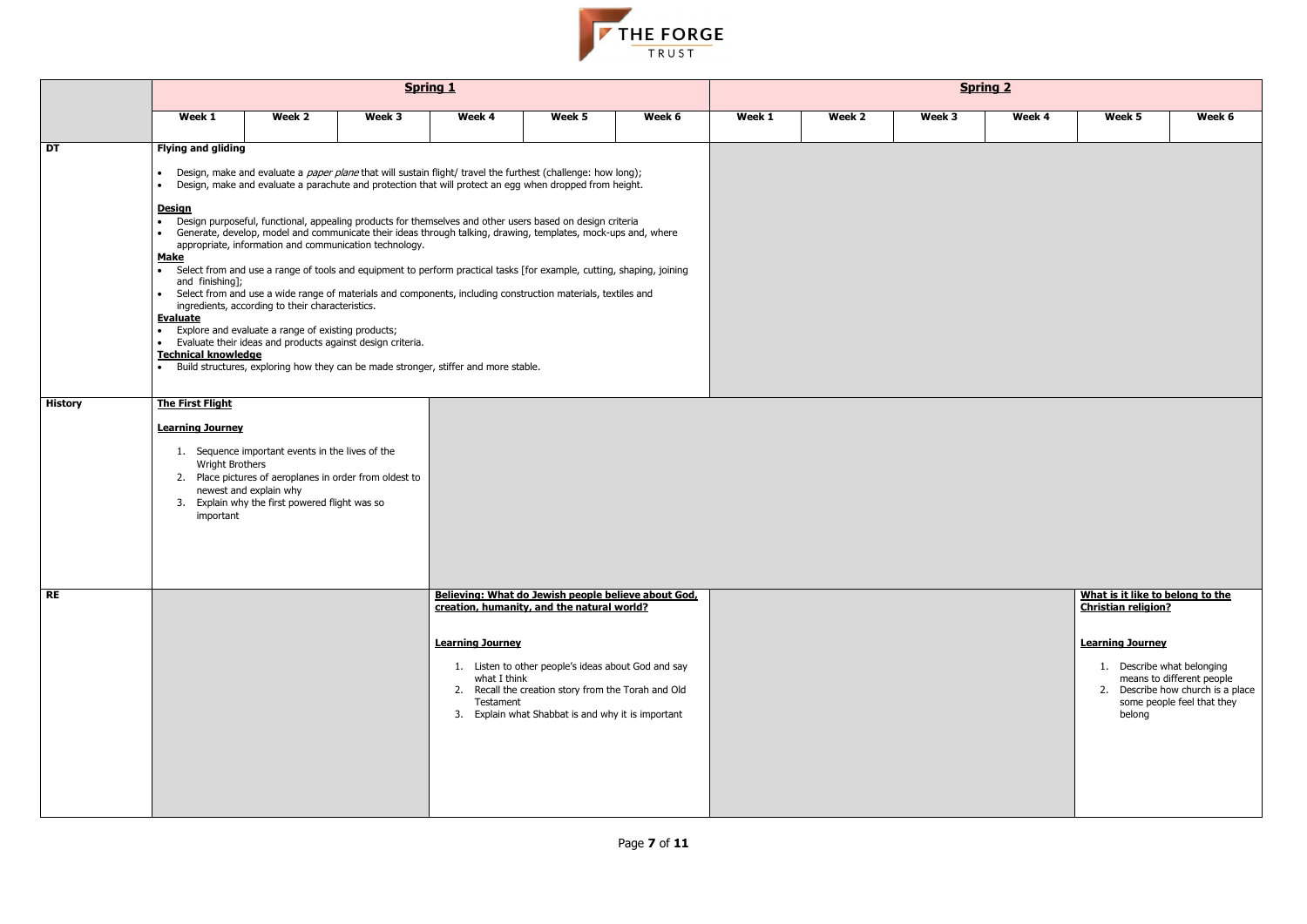- 
- 



|                  |                                                                                                                                                                                                                                |                                                                                                                                                                                                                                                                                                                                                               | <b>Spring 1</b> |                              |                                                                                                     |        | <b>Spring 2</b>                                                                        |                                                                                                                                                                                                                                                                                                                                                                                                                                                                                                                                                      |        |                                           |                                                                                                                                                         |        |  |  |
|------------------|--------------------------------------------------------------------------------------------------------------------------------------------------------------------------------------------------------------------------------|---------------------------------------------------------------------------------------------------------------------------------------------------------------------------------------------------------------------------------------------------------------------------------------------------------------------------------------------------------------|-----------------|------------------------------|-----------------------------------------------------------------------------------------------------|--------|----------------------------------------------------------------------------------------|------------------------------------------------------------------------------------------------------------------------------------------------------------------------------------------------------------------------------------------------------------------------------------------------------------------------------------------------------------------------------------------------------------------------------------------------------------------------------------------------------------------------------------------------------|--------|-------------------------------------------|---------------------------------------------------------------------------------------------------------------------------------------------------------|--------|--|--|
|                  | Week 1                                                                                                                                                                                                                         | Week 2                                                                                                                                                                                                                                                                                                                                                        | Week 3          | Week 4                       | Week 5                                                                                              | Week 6 | Week 1                                                                                 | Week 2                                                                                                                                                                                                                                                                                                                                                                                                                                                                                                                                               | Week 3 | Week 4                                    | Week 5                                                                                                                                                  | Week 6 |  |  |
| Geography        |                                                                                                                                                                                                                                |                                                                                                                                                                                                                                                                                                                                                               |                 |                              |                                                                                                     |        | <b>Animals Around the World</b><br><b>Learning Journey</b>                             | 1. Identify seven continents and five oceans on an atlas and globe<br>2. Describe the annual journey of humpback whales<br>3. Investigate features of each of the seven continents<br>4. Create a fact file for one of the seven continents                                                                                                                                                                                                                                                                                                          |        |                                           |                                                                                                                                                         |        |  |  |
| <b>Computing</b> |                                                                                                                                                                                                                                |                                                                                                                                                                                                                                                                                                                                                               |                 | 2.4 Questioning<br>$\bullet$ | Use technology purposefully to create, organise, store,<br>manipulate and retrieve digital content. |        |                                                                                        |                                                                                                                                                                                                                                                                                                                                                                                                                                                                                                                                                      |        | 2.5 Effective Searching<br>beyond school. | Use technology purposefully to create, organise, store,<br>manipulate and retrieve digital content<br>• Recognise common uses of information technology |        |  |  |
| <b>Music</b>     | <b>Number</b><br>Musical Focus: Beat<br>The children explore steady rhythm patterns. They play<br>beats and patterns from Renaissance Italy to West Africa<br>and create their own body percussion, voices and<br>instruments. | Use their voices expressively and creatively by singing<br>songs and speaking chants and rhymes;<br>Play tuned and untuned instruments musically;<br>Listen with concentration and understanding to a range<br>of high-quality live and recorded music;<br>Experiment with, create, select and combine sounds<br>using the inter-related dimensions of music. |                 |                              |                                                                                                     |        | <b>Animals</b><br>Musical Focus: Pitch<br>tuned instruments.<br>$\bullet$<br>$\bullet$ | The children link animal movements with pitch movement<br>to help develop understanding and recognition of changing<br>pitch. They interpret pitch line notation using voices and<br>• Use their voices expressively and creatively by singing<br>songs and speaking chants and rhymes;<br>Play tuned and untuned instruments musically;<br>Listen with concentration and understanding to a<br>range of high-quality live and recorded music;<br>Experiment with, create, select and combine sounds<br>using the inter-related dimensions of music. |        |                                           |                                                                                                                                                         |        |  |  |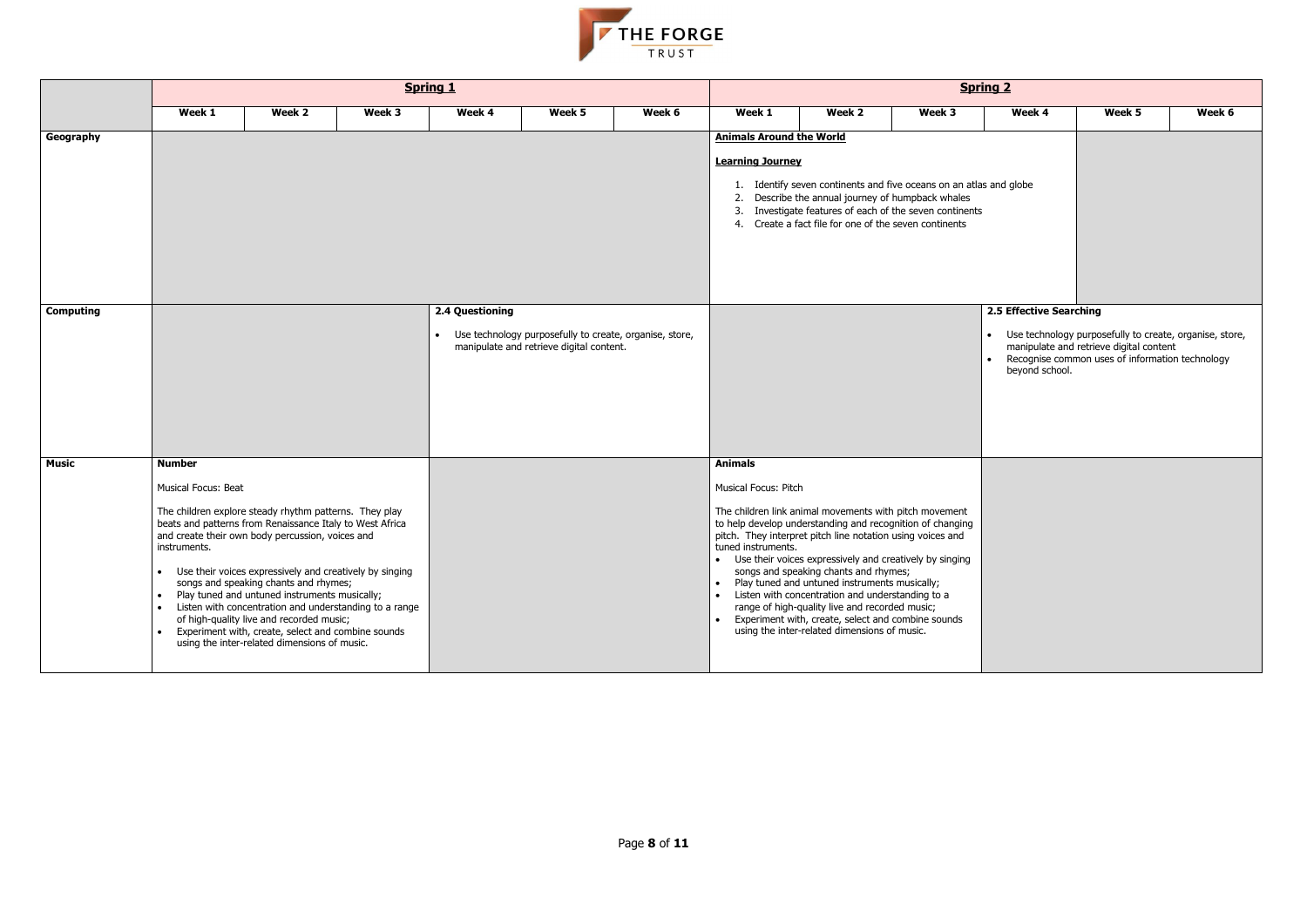

|                                                                        |                                                                                                                                                                       |                                                                                                                                                                                                                                          | <b>Summer 1</b>                                                                                                                                                                                                                                                                                                                                                                                                                                                                                                                                                                                                                                                                                                                                                                                     |        |        | <b>Summer 2</b>                                                                                                                                                                                                                                                                                                                                                                                                                                                                                                                                                                                                                                                                                                                                                                                                                                                                                                                                                                                                                                                                                                                                                                                                                                                                                                                                                               |                                                                                       |                                                                                                                                                                                                                                                                                                                                                                                                                                                                                                                                                                                                                                                                                                                                                                                                                                                             |                                                                                                                                            |                                                                                                                              |                                                                                                                                                                                                                                                                                                                                                                                                                                                                                                                                                                                                                                                                                                                                                                      |        |  |  |  |
|------------------------------------------------------------------------|-----------------------------------------------------------------------------------------------------------------------------------------------------------------------|------------------------------------------------------------------------------------------------------------------------------------------------------------------------------------------------------------------------------------------|-----------------------------------------------------------------------------------------------------------------------------------------------------------------------------------------------------------------------------------------------------------------------------------------------------------------------------------------------------------------------------------------------------------------------------------------------------------------------------------------------------------------------------------------------------------------------------------------------------------------------------------------------------------------------------------------------------------------------------------------------------------------------------------------------------|--------|--------|-------------------------------------------------------------------------------------------------------------------------------------------------------------------------------------------------------------------------------------------------------------------------------------------------------------------------------------------------------------------------------------------------------------------------------------------------------------------------------------------------------------------------------------------------------------------------------------------------------------------------------------------------------------------------------------------------------------------------------------------------------------------------------------------------------------------------------------------------------------------------------------------------------------------------------------------------------------------------------------------------------------------------------------------------------------------------------------------------------------------------------------------------------------------------------------------------------------------------------------------------------------------------------------------------------------------------------------------------------------------------------|---------------------------------------------------------------------------------------|-------------------------------------------------------------------------------------------------------------------------------------------------------------------------------------------------------------------------------------------------------------------------------------------------------------------------------------------------------------------------------------------------------------------------------------------------------------------------------------------------------------------------------------------------------------------------------------------------------------------------------------------------------------------------------------------------------------------------------------------------------------------------------------------------------------------------------------------------------------|--------------------------------------------------------------------------------------------------------------------------------------------|------------------------------------------------------------------------------------------------------------------------------|----------------------------------------------------------------------------------------------------------------------------------------------------------------------------------------------------------------------------------------------------------------------------------------------------------------------------------------------------------------------------------------------------------------------------------------------------------------------------------------------------------------------------------------------------------------------------------------------------------------------------------------------------------------------------------------------------------------------------------------------------------------------|--------|--|--|--|
|                                                                        | Week 1                                                                                                                                                                | Week 2                                                                                                                                                                                                                                   | Week 3                                                                                                                                                                                                                                                                                                                                                                                                                                                                                                                                                                                                                                                                                                                                                                                              | Week 4 | Week 5 | Week 1                                                                                                                                                                                                                                                                                                                                                                                                                                                                                                                                                                                                                                                                                                                                                                                                                                                                                                                                                                                                                                                                                                                                                                                                                                                                                                                                                                        | Week 2                                                                                | Week 3                                                                                                                                                                                                                                                                                                                                                                                                                                                                                                                                                                                                                                                                                                                                                                                                                                                      | Week 4                                                                                                                                     | Week 5                                                                                                                       | Week 6                                                                                                                                                                                                                                                                                                                                                                                                                                                                                                                                                                                                                                                                                                                                                               | Week 7 |  |  |  |
| <b>Curriculum</b><br><b>Drivers/</b><br><b>Enrichment</b><br><b>PE</b> | <b>Visit to Newark Castle</b><br><b>Aspirations</b><br>visit).<br>Values-democracy.)<br><b>Football/Basketball skills</b><br><b>Hockey/Tennis skills</b><br>$\bullet$ |                                                                                                                                                                                                                                          | Who is responsible for the upkeep of Newark Castle stone masons, grounds people etc., (input during<br><b>Cultural Diversity</b> (what was it like to be a Saxon under Norman rule). Links to belonging- how<br>would you feel seeing the castle going up with a drawbridge in your town. You can't go in without<br>permission, and are told what to do (links to Saxon "Moots" debates to decide things and British<br>• Master basic movements including running, jumping, throwing and catching, as well as<br>developing balance, agility and co-ordination, and begin to apply these in a range of activities;<br>• Participate in team games, developing simple tactics for attacking and defending.<br>Master basic movements including running, jumping, throwing and catching, as well as |        |        | Visit to a synagogue (focus on stories with key characters e.g. Joseph, Jonah, Noah).<br>Cultural Diversity: visit to a synagogue how can we believe different things and still be friends. Revisit memories and photographs of earlier<br>visit to a Christian place of worship. Shared beliefs and British values (tolerance). Looking at the things we share in common e.g. special things<br>linked to the Torah. Discuss sharing of key stories in Christianity and Judaism.<br>The United Kingdom: (links to cultural diversity- the UK and beyond, where do our families and friends come from as a way of providing context to<br>learning about the human and physical geography of the UK-what is it like there? How far is it from London, Edinburgh, Cardiff, Belfast? Is it in<br>Scotland, Wales, England?<br><b>Athletics/Sports Day prep</b><br>• Master basic movements including running, jumping, throwing and catching, as well as developing balance, agility and co-ordination, and<br>begin to apply these in a range of activities;<br>Participate in team games, developing simple tactics for attacking and defending.<br><b>Striking and fielding</b><br>Master basic movements including running, jumping, throwing and catching, as well as developing balance, agility and co-ordination, and<br>begin to apply these in a range of activities; |                                                                                       |                                                                                                                                                                                                                                                                                                                                                                                                                                                                                                                                                                                                                                                                                                                                                                                                                                                             |                                                                                                                                            |                                                                                                                              |                                                                                                                                                                                                                                                                                                                                                                                                                                                                                                                                                                                                                                                                                                                                                                      |        |  |  |  |
| <b>Science</b>                                                         | $\bullet$<br><b>Plants</b><br><b>Learning Journey</b><br>3.<br>5.<br>6.                                                                                               | Predict what will happen when a seed germinates<br>Gather information about a seedling<br>Recognise different forms of seed dispersal<br>Describe the conditions in which plants grow<br>Investigate how temperature affects germination | developing balance, agility and co-ordination, and begin to apply these in a range of activities;<br>Participate in team games, developing simple tactics for attacking and defending.<br>Gather and record information about germination rates<br>Draw conclusions about what conditions are needed for seeds to germinate                                                                                                                                                                                                                                                                                                                                                                                                                                                                         |        |        |                                                                                                                                                                                                                                                                                                                                                                                                                                                                                                                                                                                                                                                                                                                                                                                                                                                                                                                                                                                                                                                                                                                                                                                                                                                                                                                                                                               |                                                                                       | Participate in team games, developing simple tactics for attacking and defending.<br><b>Seasonal Changes</b><br><b>Learning Journey</b><br>2.<br>3.<br>Explore shadows<br>4.<br>5.                                                                                                                                                                                                                                                                                                                                                                                                                                                                                                                                                                                                                                                                          | 1. Measure temperature using a thermometer<br>Investigate shadow length throughout the day<br>Observe how day length changes over the year |                                                                                                                              | Measure and record temperature at different times of day and make predictions                                                                                                                                                                                                                                                                                                                                                                                                                                                                                                                                                                                                                                                                                        |        |  |  |  |
| Art                                                                    |                                                                                                                                                                       |                                                                                                                                                                                                                                          |                                                                                                                                                                                                                                                                                                                                                                                                                                                                                                                                                                                                                                                                                                                                                                                                     |        |        | <u>Aims:</u><br>techniques;<br><b>Subject content</b><br>and imagination;<br>links to their own work.                                                                                                                                                                                                                                                                                                                                                                                                                                                                                                                                                                                                                                                                                                                                                                                                                                                                                                                                                                                                                                                                                                                                                                                                                                                                         | and cultural development of their art forms.<br>texture, line, shape, form and space; | Stain glass Windows illustrating stories from the Old Testament (See RE link)<br>Produce creative work, exploring their ideas and recording their experiences;<br>Become proficient in drawing, painting, sculpture and other art, craft and design<br>Evaluate and analyse creative works using the language of art, craft and design;<br>Know about great artists, craft makers and designers, and understand the historical<br>To use a range of materials creatively to design and make products;<br>to use drawing, painting and sculpture to develop and share their ideas, experiences<br>To develop a wide range of art and design techniques in using colour, pattern,<br>About the work of a range of artists, craft makers and designers, describing the<br>differences and similarities between different practices and disciplines, and making |                                                                                                                                            | Aims:<br>$\bullet$<br>techniques;<br>$\bullet$<br>$\bullet$<br><b>Subject content</b><br>$\bullet$<br>$\bullet$<br>$\bullet$ | <b>Shadows and Silhouettes</b><br>Introduce creative work, exploring their ideas<br>and recording their experiences;<br>Become proficient in drawing, painting,<br>sculpture and other art, craft and design<br>Evaluate and analyse creative works using the<br>language of art, craft and design;<br>Know about great artists, craft makers and<br>designers, and understand the historical and<br>cultural development of their art forms.<br>To use a range of materials creatively to design<br>and make products;<br>To use drawing, painting and sculpture to<br>develop and share their ideas, experiences and<br>imagination;<br>To develop a wide range of art and design<br>techniques in using colour, pattern, texture,<br>line, shape, form and space. |        |  |  |  |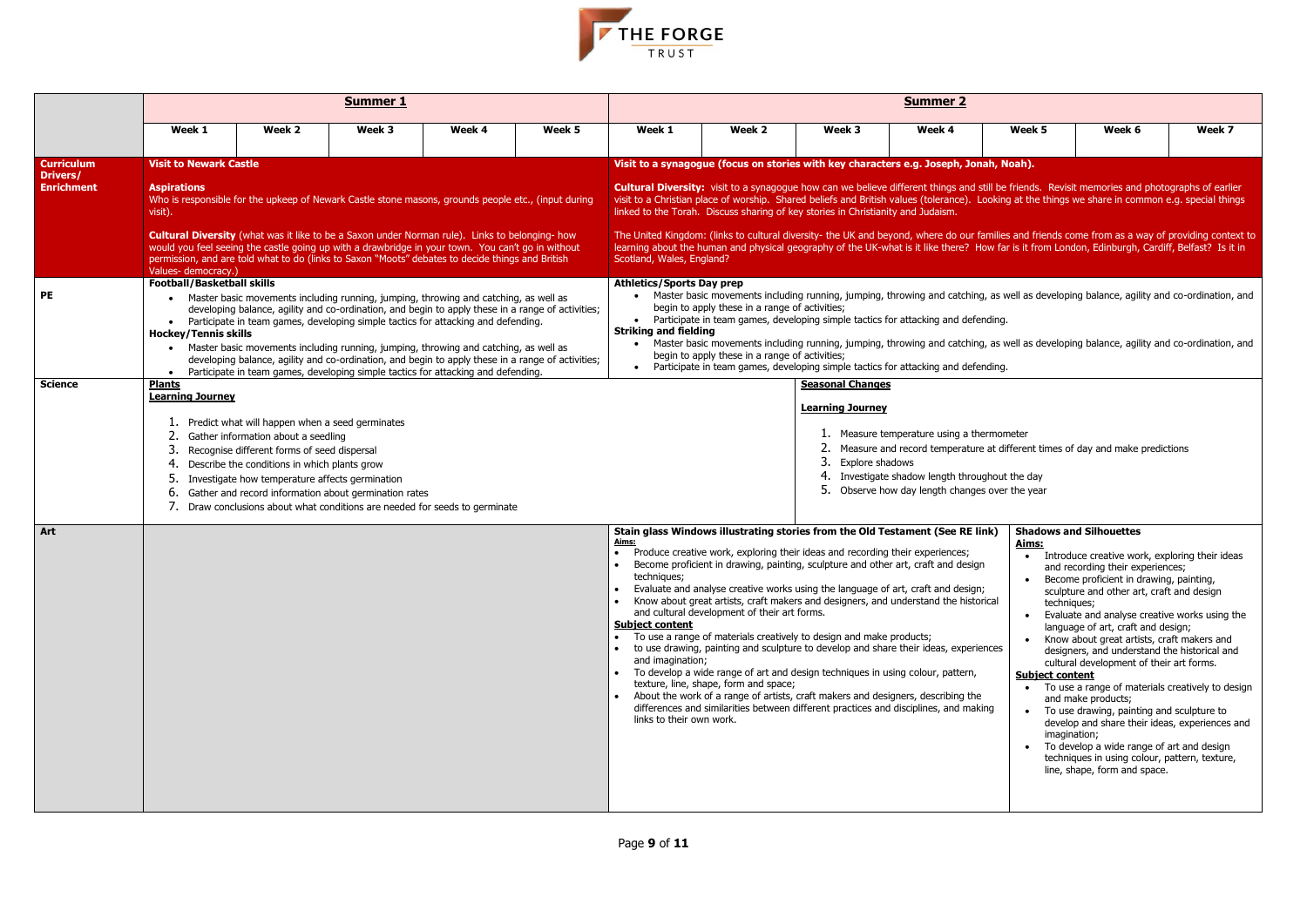

|                 | Summer 1                                                                                                                                                                                                                                                                                                                                                                                                                                                                                                                                                                                                                                                                                                                                                                                                                                                                                                                                                                                                                                              |        |        |        |        |        | <b>Summer 2</b>                                                                                                                                                                                                                                                                                                                                                                                      |        |        |                           |                                                                                                                                                                                                                                                                                                                                                                                                                |        |  |  |
|-----------------|-------------------------------------------------------------------------------------------------------------------------------------------------------------------------------------------------------------------------------------------------------------------------------------------------------------------------------------------------------------------------------------------------------------------------------------------------------------------------------------------------------------------------------------------------------------------------------------------------------------------------------------------------------------------------------------------------------------------------------------------------------------------------------------------------------------------------------------------------------------------------------------------------------------------------------------------------------------------------------------------------------------------------------------------------------|--------|--------|--------|--------|--------|------------------------------------------------------------------------------------------------------------------------------------------------------------------------------------------------------------------------------------------------------------------------------------------------------------------------------------------------------------------------------------------------------|--------|--------|---------------------------|----------------------------------------------------------------------------------------------------------------------------------------------------------------------------------------------------------------------------------------------------------------------------------------------------------------------------------------------------------------------------------------------------------------|--------|--|--|
|                 | Week 1                                                                                                                                                                                                                                                                                                                                                                                                                                                                                                                                                                                                                                                                                                                                                                                                                                                                                                                                                                                                                                                | Week 2 | Week 3 | Week 4 | Week 5 | Week 1 | Week 2                                                                                                                                                                                                                                                                                                                                                                                               | Week 3 | Week 4 | Week 5                    | Week 6                                                                                                                                                                                                                                                                                                                                                                                                         | Week 7 |  |  |
| $\overline{DT}$ | Build a model of the gate house at Newark Castle with working drawbridge.                                                                                                                                                                                                                                                                                                                                                                                                                                                                                                                                                                                                                                                                                                                                                                                                                                                                                                                                                                             |        |        |        |        |        |                                                                                                                                                                                                                                                                                                                                                                                                      |        |        |                           |                                                                                                                                                                                                                                                                                                                                                                                                                |        |  |  |
|                 | <b>Design</b><br>Design purposeful, functional, appealing products for themselves and other users based on design<br>criteria;<br>• Generate, develop, model and communicate their ideas through talking, drawing, templates, mock-<br>ups and, where appropriate, information and communication technology.<br><b>Make</b><br>• Select from and use a range of tools and equipment to perform practical tasks [for example,<br>cutting, shaping, joining and finishing];<br>• Select from and use a wide range of materials and components, including construction materials,<br>textiles and ingredients, according to their characteristics.<br><b>Evaluate</b><br>Explore and evaluate a range of existing products;<br>$\bullet$<br>Evaluate their ideas and products against design criteria.<br>$\bullet$<br><b>Technical knowledge</b><br>Build structures, exploring how they can be made stronger, stiffer and more stable;<br>Explore and use mechanisms [for example, levers, sliders, wheels and axles], in their products.<br>$\bullet$ |        |        |        |        |        |                                                                                                                                                                                                                                                                                                                                                                                                      |        |        |                           |                                                                                                                                                                                                                                                                                                                                                                                                                |        |  |  |
| <b>History</b>  | Why was Newark Castle built and what was it for?<br><b>Learning Journey</b><br>1. Name 3 people who wanted to be King in 1066 and give a reason why each one thought they<br>should be<br>2. Describe how William became King in 1066<br>Describe what a motte and bailey castle is and explain why they were built<br>Identify parts of Newark Castle that are Norman and say why it was built on this site<br>4.<br>5. Consider changes that have happened from the time the castle was built up to today                                                                                                                                                                                                                                                                                                                                                                                                                                                                                                                                           |        |        |        |        |        |                                                                                                                                                                                                                                                                                                                                                                                                      |        |        |                           |                                                                                                                                                                                                                                                                                                                                                                                                                |        |  |  |
| <b>RE</b>       |                                                                                                                                                                                                                                                                                                                                                                                                                                                                                                                                                                                                                                                                                                                                                                                                                                                                                                                                                                                                                                                       |        |        |        |        |        | Jewish and Christian Stories: How and why some stories are important in<br>religion/ What can we learn from them and from the Torah?<br>1. Decide whether the Good Samaritan followed the "Golden Rule"<br>2. Investigate the story of Rebecca<br>3. Investigate what the story of Joseph teaches about forgiveness<br>4. Describe the characters of different people from the Old and New Testament |        |        |                           |                                                                                                                                                                                                                                                                                                                                                                                                                |        |  |  |
| Geography       |                                                                                                                                                                                                                                                                                                                                                                                                                                                                                                                                                                                                                                                                                                                                                                                                                                                                                                                                                                                                                                                       |        |        |        |        |        |                                                                                                                                                                                                                                                                                                                                                                                                      |        |        | <b>The United Kingdom</b> |                                                                                                                                                                                                                                                                                                                                                                                                                |        |  |  |
|                 |                                                                                                                                                                                                                                                                                                                                                                                                                                                                                                                                                                                                                                                                                                                                                                                                                                                                                                                                                                                                                                                       |        |        |        |        |        |                                                                                                                                                                                                                                                                                                                                                                                                      |        |        | <b>Learning Journey</b>   |                                                                                                                                                                                                                                                                                                                                                                                                                |        |  |  |
|                 |                                                                                                                                                                                                                                                                                                                                                                                                                                                                                                                                                                                                                                                                                                                                                                                                                                                                                                                                                                                                                                                       |        |        |        |        |        |                                                                                                                                                                                                                                                                                                                                                                                                      |        |        |                           | 1. locate London in the United Kingdom and<br>identify key features<br>2. locate Scotland and Edinburgh in the United<br>Kingdom and describe some human and<br>physical features<br>3. locate Belfast and Northern Ireland in the<br>United Kingdom and describe some human<br>and physical features<br>4. locate Cardiff and Wales in the United<br>Kingdom and describe some human and<br>physical features |        |  |  |